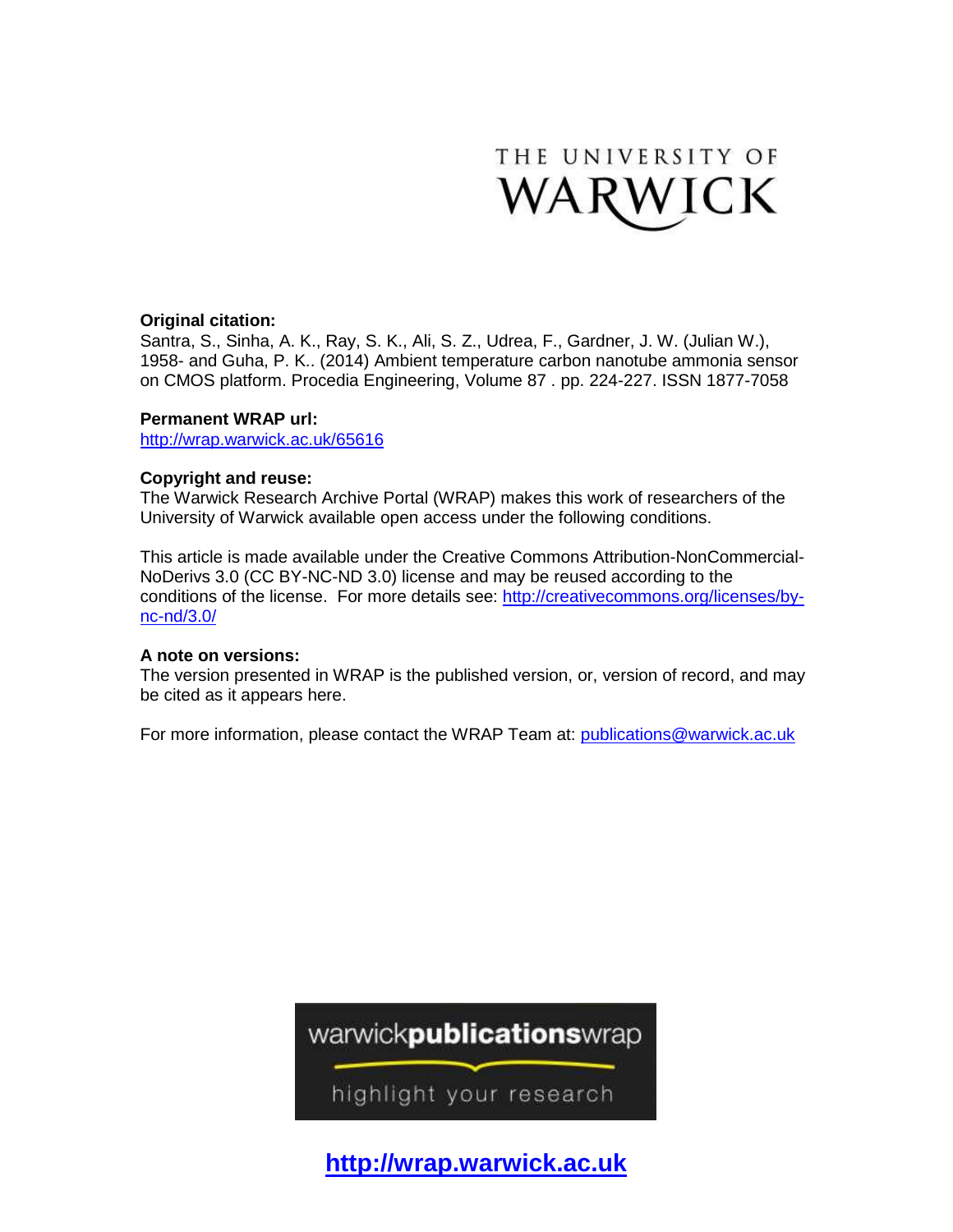



Available online at www.sciencedirect.com



Procedia Engineering 87 (2014) 224 - 227

**Procedia Engineering** 

www.elsevier.com/locate/procedia

## EUROSENSORS 2014, the XXVIII edition of the conference series

## Ambient temperature carbon nanotube ammonia sensor on CMOS platform

S.Santra<sup>a,c\*</sup>, A.K.Sinha<sup>a</sup>, S.K.Ray<sup>a</sup>, S.Z.Ali<sup>b</sup>, F.Udrea<sup>b,c</sup>, J.W.Gardner<sup>b,d\*</sup>, P.K.Guha<sup>d,e</sup>

*a Department of Physics, Indian Institute of Technology, Kharagpur,721302, India b Cambridge CMOS Sensors Ltd., St Andrews House, 59 St Andrews Street, Cambridge, CB2 3BZ, UK c Electrical Engineering Department, University of Cambridge, Cambridge, CB3 OFA, UK d School of Engineering, University of Warwick, Coventry, CV4 7AL, UK e Electronics & Electrical Communication Engineering, Indian Institute of Technology, Kharagpur, 721302, India*

#### **Abstract**

We report here the development of a resistive single wall carbon nanotubes (SWCNTs) sensor, based on a CMOS substrate that responds at ambient temperature to ppm levels of ammonia. The power efficient CMOS microhotplate is a thin membrane structure and comprises metal heater with an interdigitated electrode. The SWCNTs film was prepared first by treatment with aqua regia solution, followed by washing with distilled water, and then treated with ascorbic acid at 95°C. The film was deposited by simply dipping the chip into the solution. The SWCNTs showed good response to ammonia in a humid nitrogen atmosphere.

© 2014 The Authors. Published by Elsevier Ltd. © 2014 The Authors. Published by Elsevier Ltd. This is an open access article under the CC BY-NC-ND license (http://creativecommons.org/licenses/by-nc-nd/3.0/). Peer-review under responsibility of the scientific committee of Eurosensors 2014

*Keywords:* Single Wall Carbon nanotube; ammonia sensor; room temperature sensor; SOI CMOS, MEMS sensor

#### **1. Introduction**

There has been increasing demand for low cost ( $\leq$  \$2), low power ( $\leq$  20 mW) gas sensors to detect toxic gases and volatile organic compounds (VOCs). Commercial solid-state gas sensors (e.g. Taguchi) presently available consume

<sup>\*</sup> Corresponding author. *E-mail address*: J.W.Gardner@warwick.ac.uk  *E-mail address:* ss778@cam.ac.uk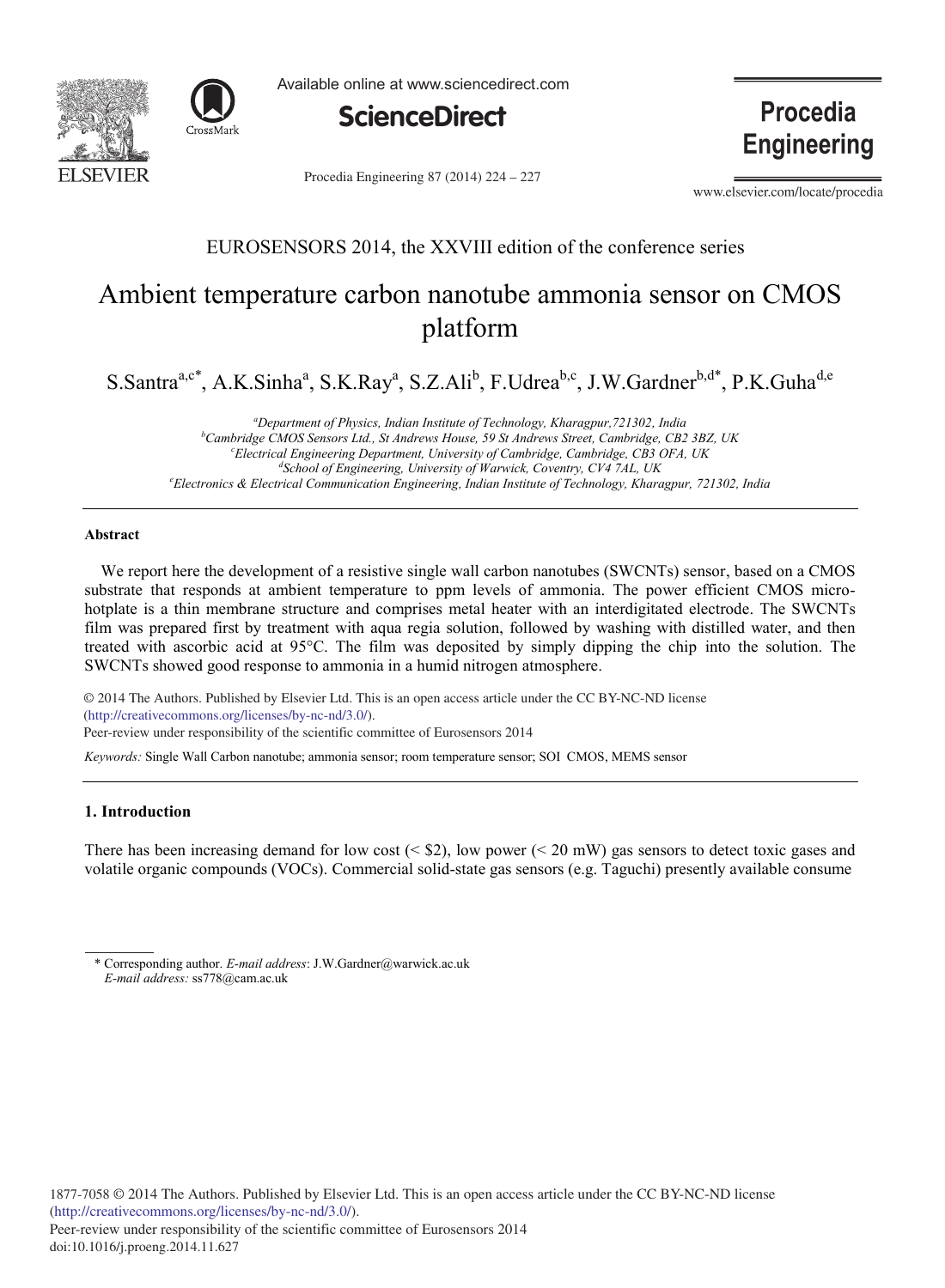too much power ( $\approx$ 250 mW) and are expensive (average cost  $\approx$  \$25). The high cost is associated with sensors developed on non-CMOS platform, hence manufacturing process is not fully automated (no batch fabrication) and also a separate interface board is required. The high power consumption is because the sensing layer is made with metal oxides, which operate at high temperatures (300°C-500°C). Thus the motivation of this research work is to develop sensors on a CMOS platform, which will reduce the cost through batch fabrication and accommodation of on-chip electronics. A number of reported works [1-4] of CMOS-MEMS gas sensors is still relatively small and there are very few products available in the market. The power consumption of our sensor is reduced because it employs carbon nanotubes (CNTs) as sensing layer; CNTs can sense gases at room temperature.

In this paper, we report the synthesis of a single wall carbon nanotube film and its integration on CMOS-MEMS based low power micro-hotplate. The sensor showed excellent response in presence of ammonia at room temperature  $(\sim 112\%$  at 200 ppm ammonia).

#### **2. Experimental**

#### *2.1 Micro-hotplate design*

The gas sensor device contains a MEMS (microelectromechanical system) micro-hotplate structure. The microhotplates were designed using commercial software Cadence and fabricated using 1.0 μm SOI (silicon on insulator) CMOS process from a commercial foundry. The micro-hotplate consists of a micro-heater and interdigitated electrodes (IDEs). The micro-heater and IDEs were made with tungsten. They are separated by silicon dioxide insulating layer. The passivation layers over the IDEs were etched at the same time of bond pad creation. The bulk silicon underneath the micro-heater region was removed by deep reactive ion etching (DRIE) technique to realize the membrane structure. This helps in reduction of power consumption of the sensor device. The heater diameter is 150 μm and the overall membrane size is 562 μm. The sensing layers were deposited on top of the electrode to measure the resistance of the materials. A photograph of the fabricated device is shown in **Fig. 1(a)**. The cross sectional view of the device is shown in **Fig. 1(b)**. The hotplate consumes only 2 mW power to raise temperature up to 50°C. The details of the micro-hotplate and its power consumption have been reported elsewhere [3].

#### *2.2 Single wall carbon nanotube film deposition*

Single wall carbon nanotubes (SWCNTs) powder was purchased from Reinstate, India. First 5 mg of SWCNTs powder was kept in aqua regia solution for four days. The carboxylic acid groups were attached on the sidewall of



**Fig. 1:** (a) Optical microscope picture of the fabricated device. It contains CMOS micro-heater and interdigitated electrode.



(b) Cross sectional view of the device. (c) CNT film was collected on



the chip. The chip was bonded on a package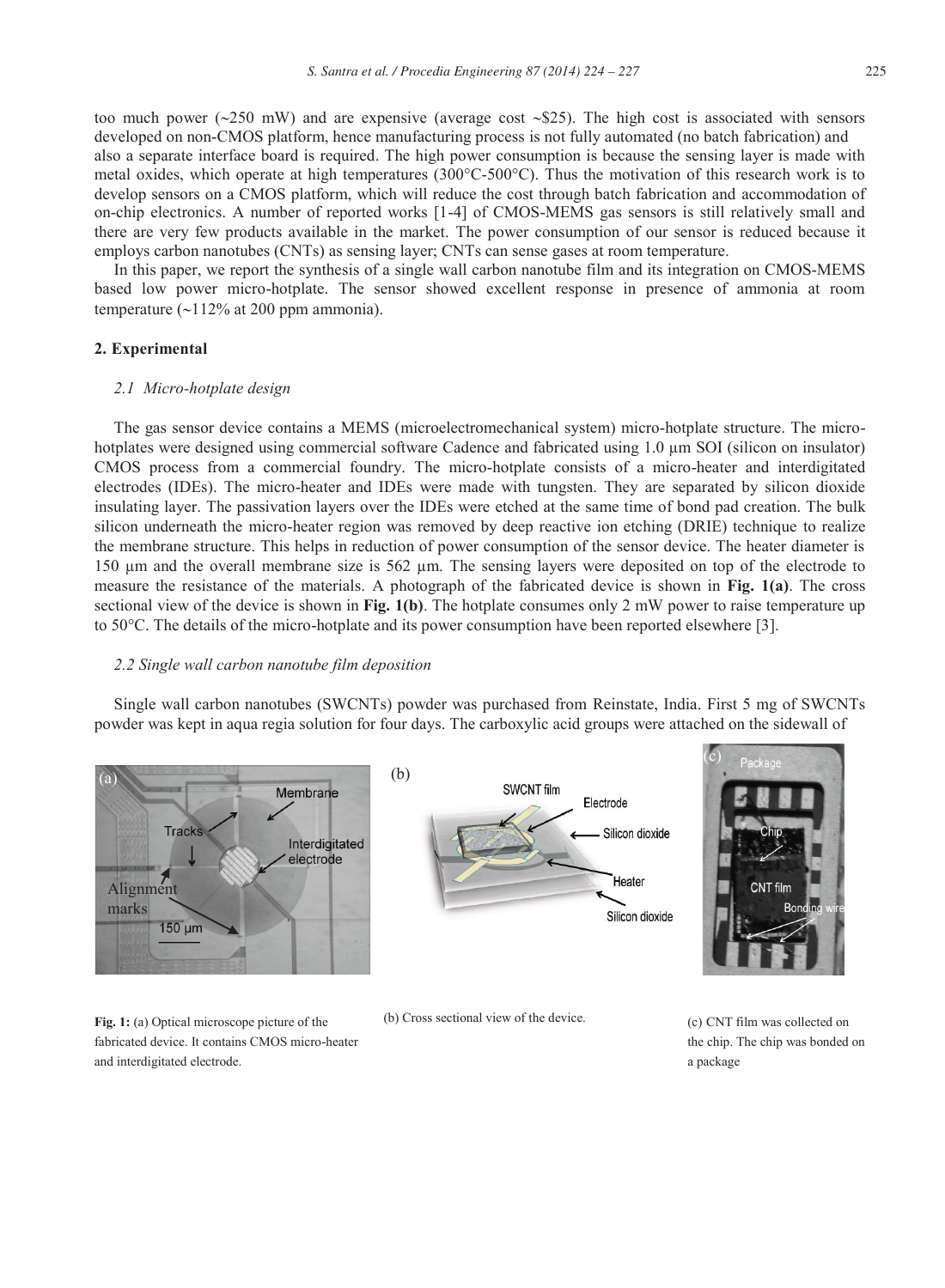

Fig.2. (a) Scanning electron microscope

picture of carbon nanotubes.







 (b) TEM image of carbon naotubes (c) Raman spectra of the SWCNT film showing as expected the radial breadth mode (RBM), D and G lines.

the carbon nanotube due to the aqua regia treatment [5] that makes them water soluble. Then the CNTs were filtered and washed with deionised (DI) water several times until the solution becomes neutral (pH value 7.0). CNTs powder was dispersed in water using a sonicator and then 20 mg of ascorbic acid was added to the solution. The solution was kept at 95°C. After some time the film started floating on the solution. A small film was collected on the CMOS-MEMS devices and dried up in air. Then the devices were bonded on a 16 pin DIL packages which is shown in **Fig. 1(c)**.

#### **3. Results and discussions**

The CNTs were characterized using a field emission scanning electron microscopy (FESEM) (supra 40, Carl Zeiss Pvt. Ltd. Instrument), transmission electron microscopy (TEM) (H-9000 NAR, Hitachi) and Raman spectroscopy (Renishaw Raman Microscope). The FESEM image of the CNT film was shown in **Fig. 2 (a)**. It shows the CNTs are entangled with one another to form an electrically conducting film. A TEM picture of the nanotube was shown in **Fig. 2(b)**. Raman measurement of this film was shown in **Fig. 2(c)**. A clear distribution of the radial breadth mode was seen in the Raman spectra which indicate the presence of SWCNTs.

Sensor performance was measured in the presence of ammonia using an in-house built gas test chamber. The details of the sensor set up were reported in [6]. The sensing was performed at room temperature and also at  $50^{\circ}$ C. The results are shown in **Figs. 3(a)** and **(b)**. The concentration of ammonia was varied from 200 to 1400 ppm. The measurements were performed in humid nitrogen environment. The sensor was initially kept for 20 minutes in nitrogen environment to stabilize the baseline resistance. Then the ammonia was ON for 10 minutes and OFF for 15 minutes. The sensor response  $(R)$  in percentage was calculated using the following equation.

# $R\% = \frac{R_{NH_3} - R_{N_2}}{R_{N_2}} \times 100$

where  $R_{NH3}$  is the resistance of sensing layer in presence of ammonia and  $R_{N2}$  is the resistance in nitrogen. The sensor response decreases with increasing operating temperature as shown in **Fig. 3(b)**. The response was found to be 112% at 200 ppm, *ca*. 0.6%/ppm at room temperature; whereas, in the case of 50°C the response is only 22% at 200 ppm, *ca.* 0.1%/ppm. However, the desorption of attached analytes from the CNT surface is much better at higher temperature. So, one can see that there is good base line recovery of sensor device at 50°C compared to at room temperature.

The resistance of the film increases as ammonia inserted in the chamber. Carbon nanotubes are known to be a *p*-type material and ammonia has electron donating capability. So with increase in ammonia concentration, the hole concentration in CNTs decreases, this in turn results in increasing film resistance. The response we observed is higher compared to the recently reported results [7, 8]. We believe this is due to the attachment of the carboxylic acid groups on the sidewalls of CNTs which act as active sites for ammonia interaction.